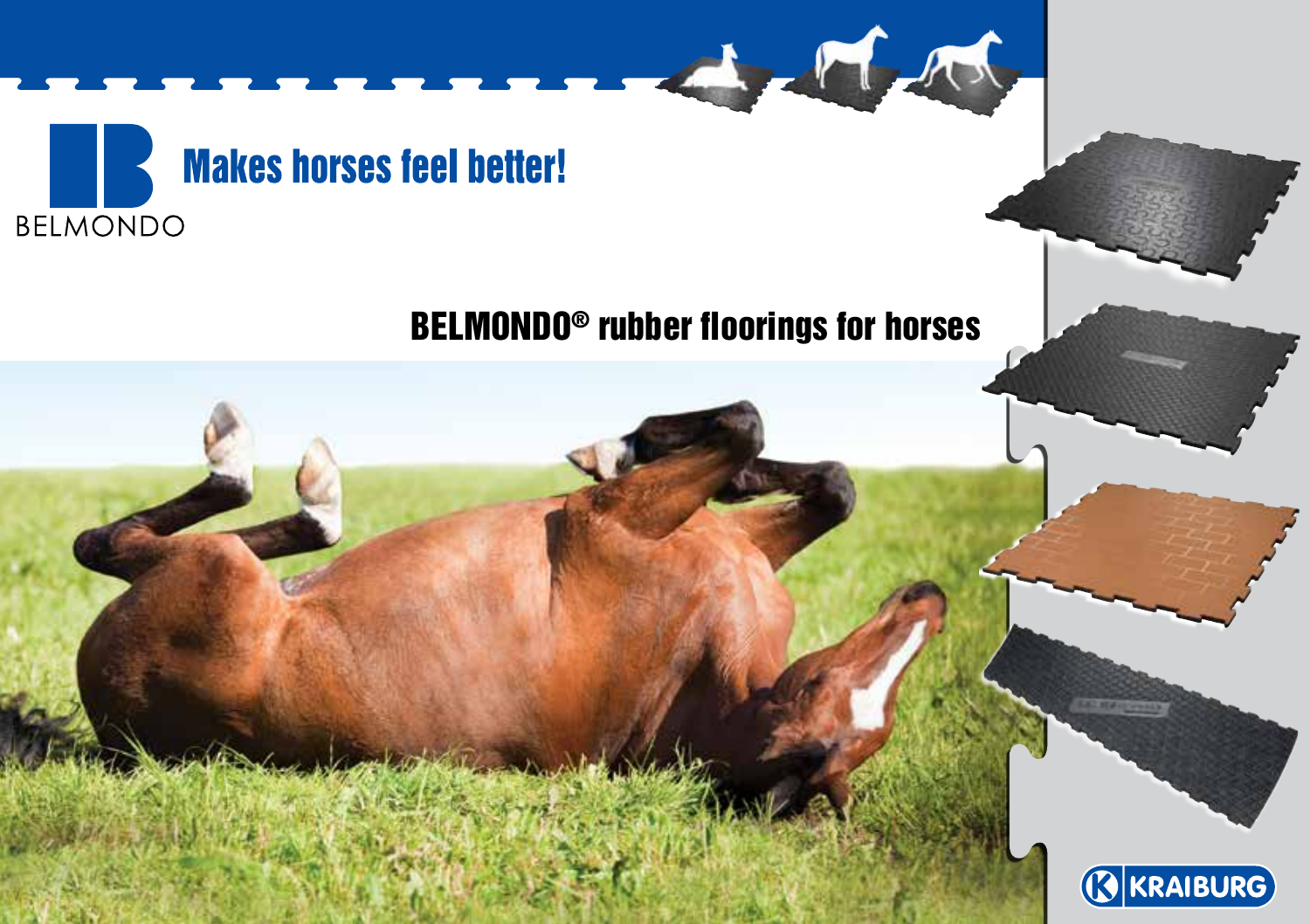

### KRAIBURG - predominant in the rubber industry

KRAIBURG has established itself as an expert specialist in the rubber business. The KRAIBURG Holding GmbH & Co. KG has a staff of more than 1,800 employees worldwide, mainly in Germany, Austria and Switzerland.



BELMONDO® rubber floorings have been developed by KRAIBURG´s specialists, who have 60 years of expertise in the production of all types of rubber compounds.

#### All BELMONDO<sup>®</sup> products are suitable for **looseboxes as well as open stables**.

## Products and Application

| <b>BELMONDO®</b>     | <b>loosebox</b> | wall        | walkway     | washing area              | paddock/trails            | horsewalker | page            |
|----------------------|-----------------|-------------|-------------|---------------------------|---------------------------|-------------|-----------------|
| <b>Basic*</b>        | $\mathbf x$     |             | $\mathbf x$ |                           |                           |             | $\overline{4}$  |
| <b>Classic*</b>      | $\mathbf x$     |             | $\mathbb X$ |                           |                           |             | $\overline{4}$  |
| Trend*               | $\mathbf x$     |             |             |                           |                           |             | 5               |
| <b>Rodeo</b>         |                 | $\mathbf x$ |             |                           |                           |             | 5               |
| Walkway*             |                 |             | $\mathbf x$ |                           |                           |             | $6\phantom{1}6$ |
| Colour*              |                 |             | $\mathbf x$ | $\boldsymbol{\mathsf{x}}$ |                           |             | 6               |
| <b>Paddock*</b>      |                 |             | $\mathbf x$ | $\mathbf x$               | $\mathbf x$               |             | $\overline{7}$  |
| <b>Paddock grid</b>  |                 |             |             |                           | $\boldsymbol{\mathsf{x}}$ |             | $\overline{7}$  |
| <b>Horsewalker P</b> |                 |             |             |                           |                           | $\mathbf x$ | 8               |

\* with 4 puzzle shaped edges as standard Special dimensions are generally available on request.

All BELMONDO® products can be combined with each other.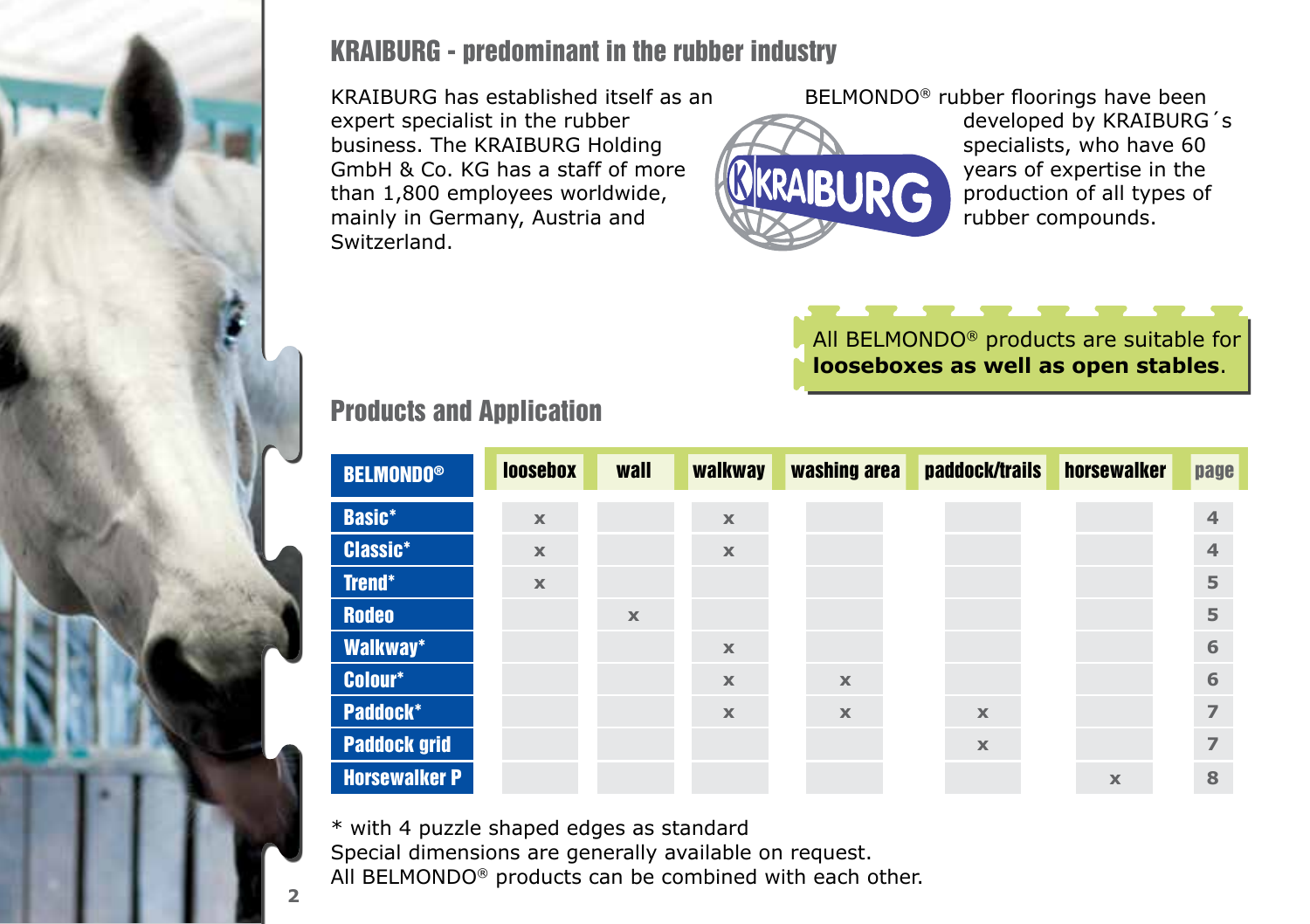## BELMONDO®: Tailored to the needs of your horse

- enhanced slip resistance
- appropriate softness benefits the hoof mechanism and protects tendons as well as joints
- heat insulation and noise reduction
- less noise and less dust exposure contribute to a healthier climate in the stable
- easy installation due to interlocking joints
- solid rubber mats: long durability, recyclable
- significant savings on bedding and reduced manure volume

Minimizes costs and labour - leaving more time for the horse!

## Hygiene and well-being

BELMONDO® rubber mats are impermeable to water and easy to clean.

To absorb fluids (urine) a small amount of bedding is always required in the loosebox. We also recommend a minimal amount of bedding in the open stable.

The requirements depend on the bedding type, the individual behaviour of the horse and the stable climate.

## **Trafficability**

BELMONDO® mats can be driven over with standard equipment such as front end loader or tractor with authorized pneumatic tyres at the recommended inflation pressure up to max. 4 bar. (Notice: drive with due care and steer in large radius!)

### **Installation**

BELMONDO® mats can be laid on any hard/ paved surface without gluing or screwing in place.

Ask for our installation instructions! Our installation service: We are happy to make an individual offer for the installation!

Leftover pieces can be well used in a different place - wastage is minimized!









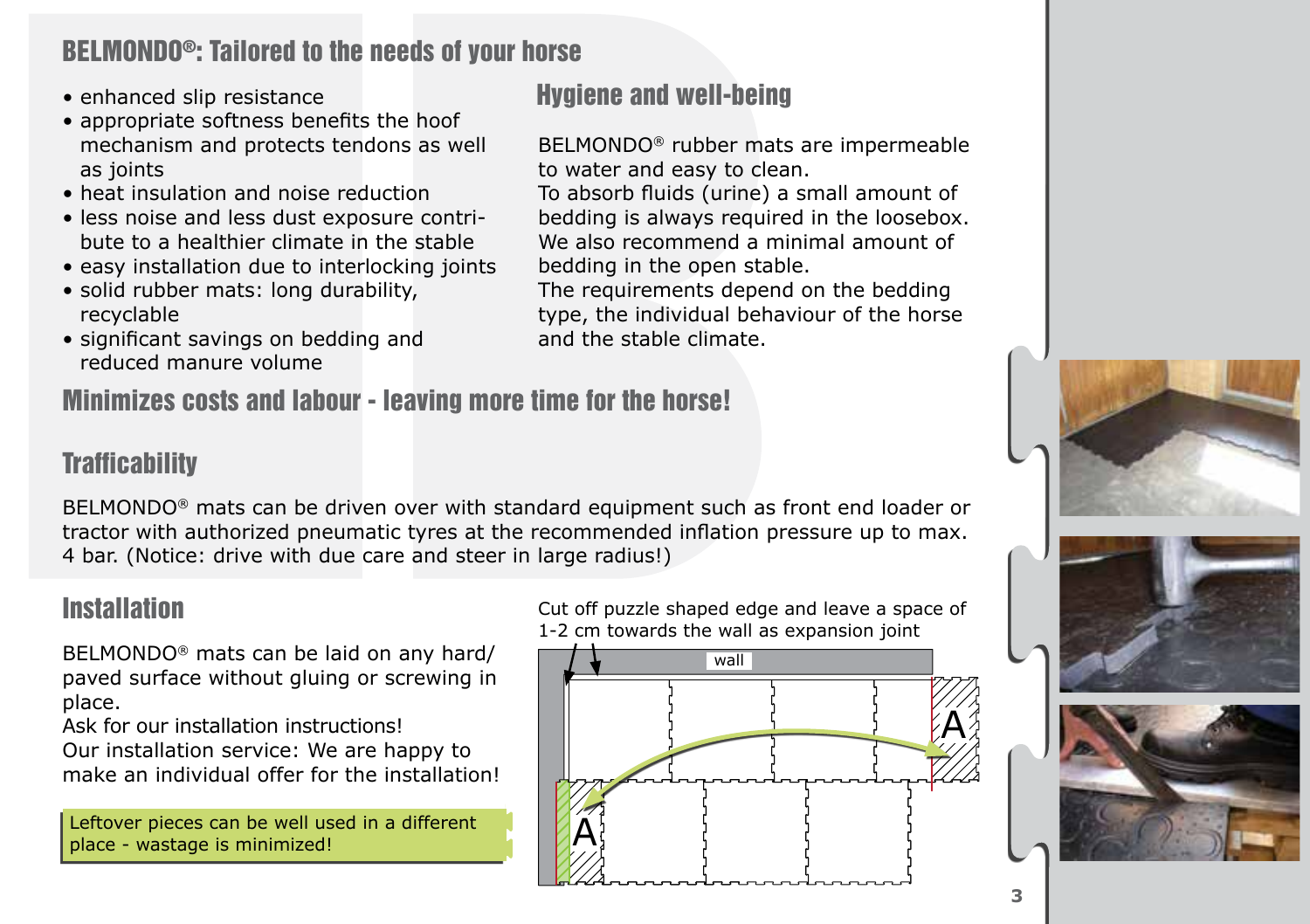#### looseBox • walkway

## looseBox • walkway



**Surface:** horseshoe profile **Lower side:** grooves **Thickness:** 18 mm **Dimensions:** 1 m x 1 m

For shoes without pins and studs.

# BELMONDO® Basic Belmondo® Classic

**For higher stress areas – also for pins and studs**



**Surface:** horseshoe profile **Lower side:** grooves<br>**Thickness:** 18 mm **Thickness: Dimensions:** 1 m x 1 m



**Comfortably soft and slip-resistant for loosebox and walkway - suitable for vehicle traffic!**



**4**



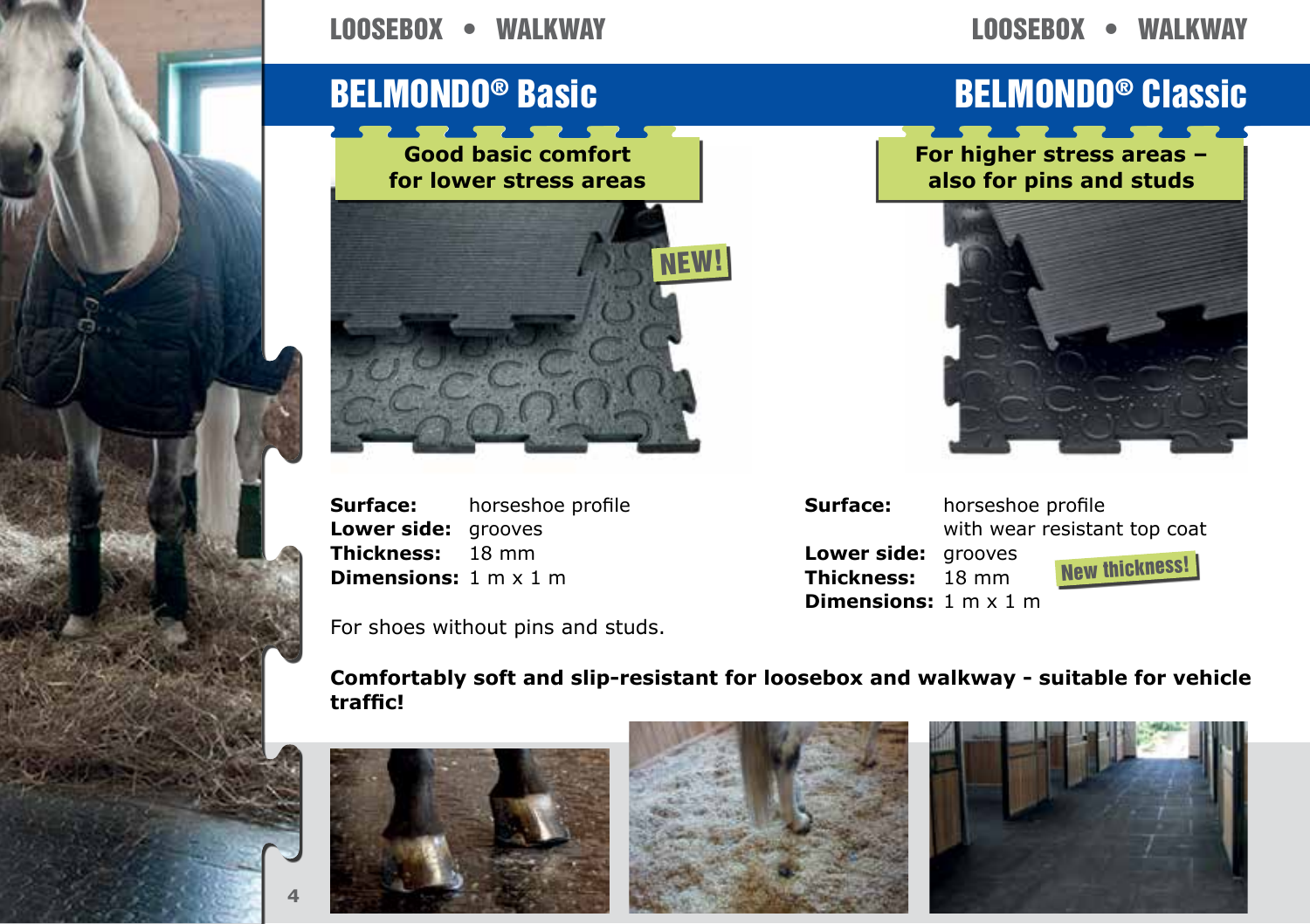#### **LOOSEBOX**

#### **WALL**

For extra lying comfort – **Protects wall and horse horse-friendly softness**



**Surface:** horseshoe profile with wear resistant top coat **Lower side:** air cushions with sealing lips **Thickness:** 28 mm **Dimensions:** 1 m x 1 m





**Surface:** wooden planks optics **Lower side:** grooves **Thickness:** 11 mm **Dimensions:** 1.30 m x 3.50 m

Minimized soiling underneath the mat due to the sealing lips.









**5**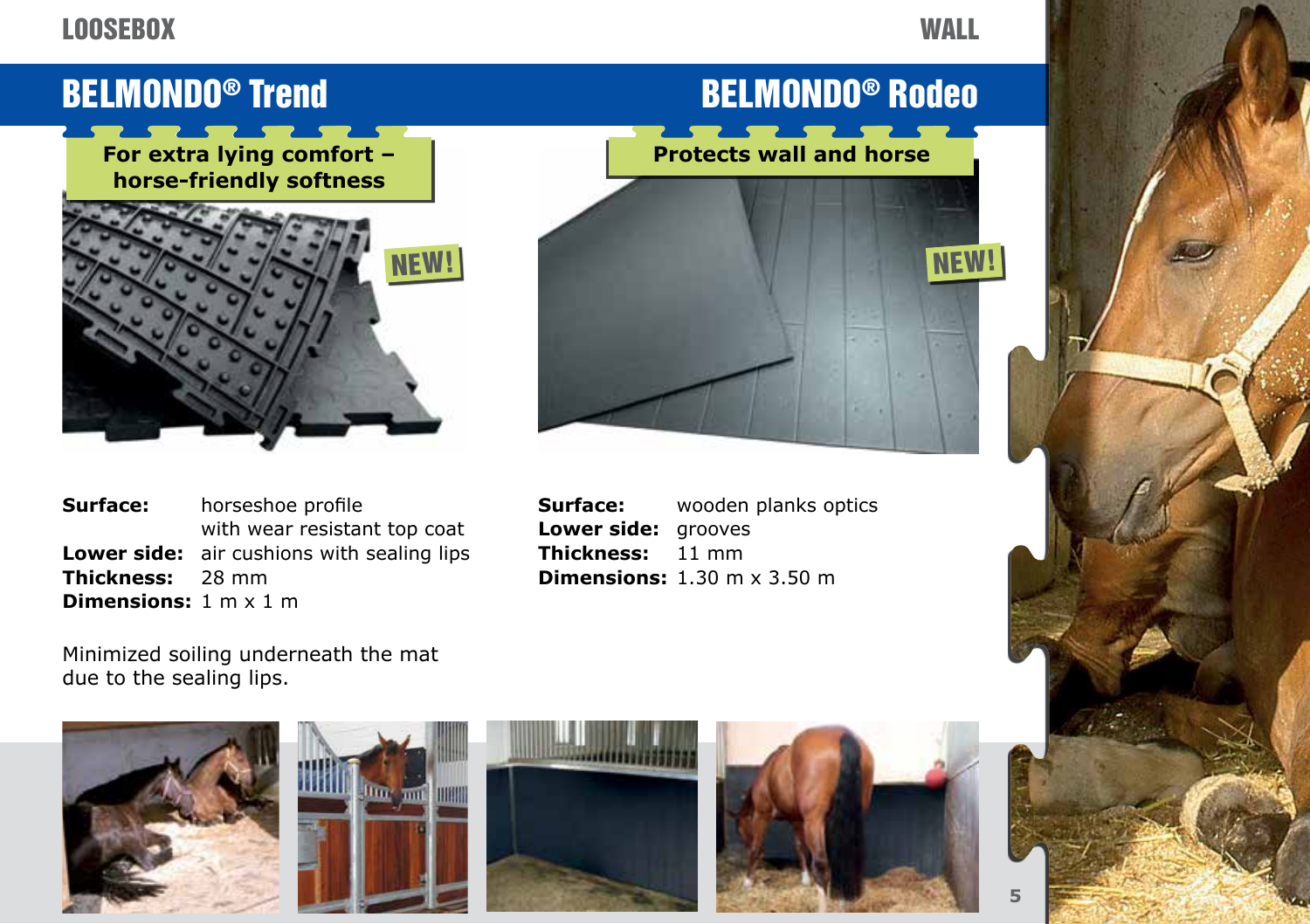

#### WAI KWAY

#### walkway • WAshing area

## BELMONDO® Walkway BELMONDO® Colour

**The cost-effective alternative for lower stress areas**



**Surface:** horseshoe profile **Lower side:** grooves **Thickness:** 11 mm **Dimensions:** 1 m x 1 m

Also suitable for horse trailers.

For shoes without pins and studs. Not suitable for vehicle traffic.





**Surface:** brick effect profile **Lower side:** studs (2 mm) **Thickness:** 19 mm **Dimensions:** 1 m x 1 m

Attractive brick design in fresh colours.

For indoor use.









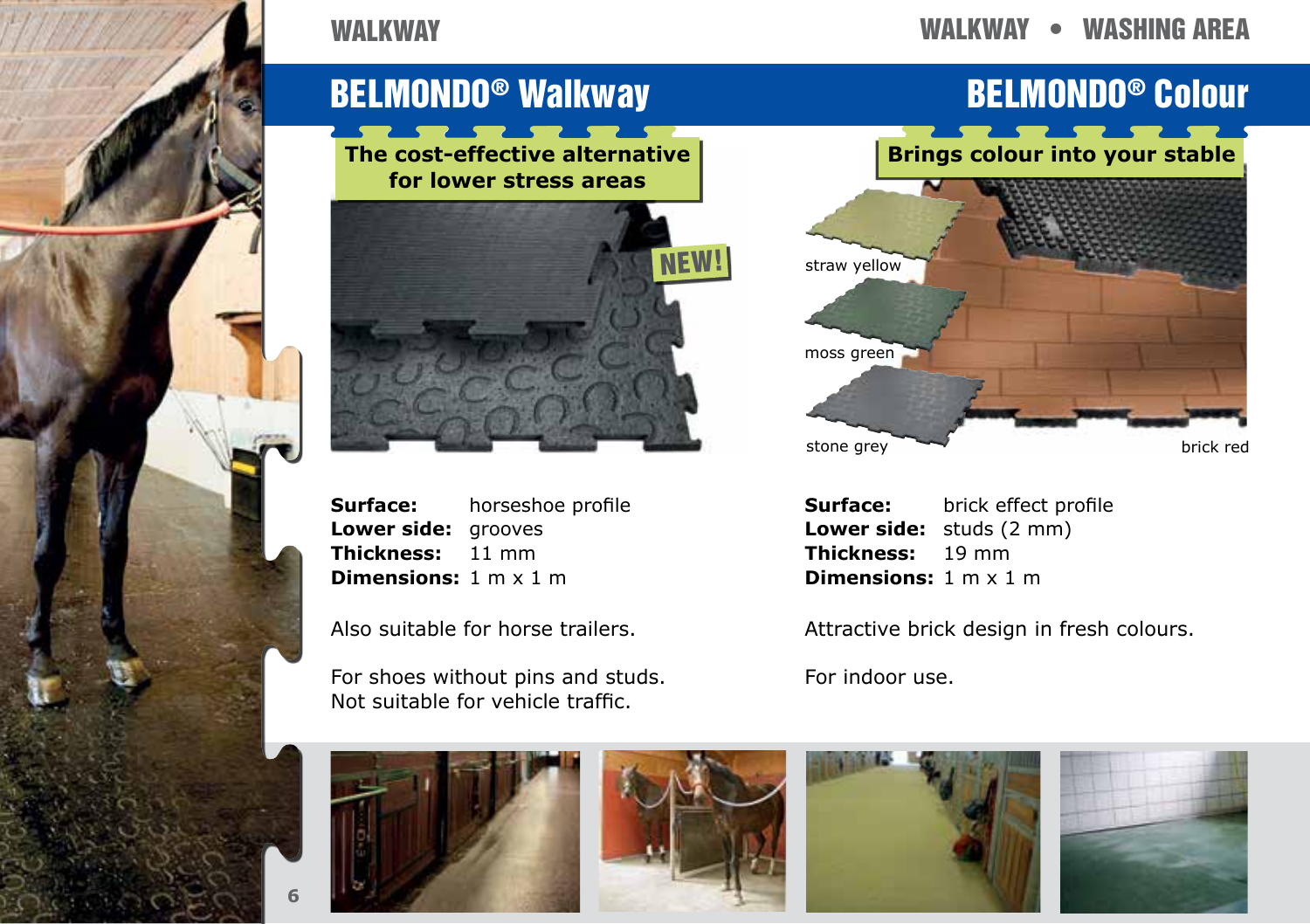## PADDOCK / TRAILS • WASHING AREA

#### Paddock / trails





**Surface:** rhombic profile with wear resistant top coat **Lower side:** studs (5 mm)<br>**Thickness:** 20 mm **Thickness: Dimensions:** 1 m x 1 m

# BELMONDO® Paddock BELMONDO® Paddock grid

**Easy and trafficable soil stabilisation**

**Material:** plastic **Thickness:** 4 cm **Dimensions:** 53.5 cm x 37.0 cm (5 pieces/m²)

## BELMONDO® **Gully**

special mat pieces from BELMONDO® Paddock for fitting on gullies or gutters

**Dimensions:** 16.7 cm x 1 m

BELMONDO® Drain gutter

> 40 cm x 40 cm **Dimensions:**









**7**